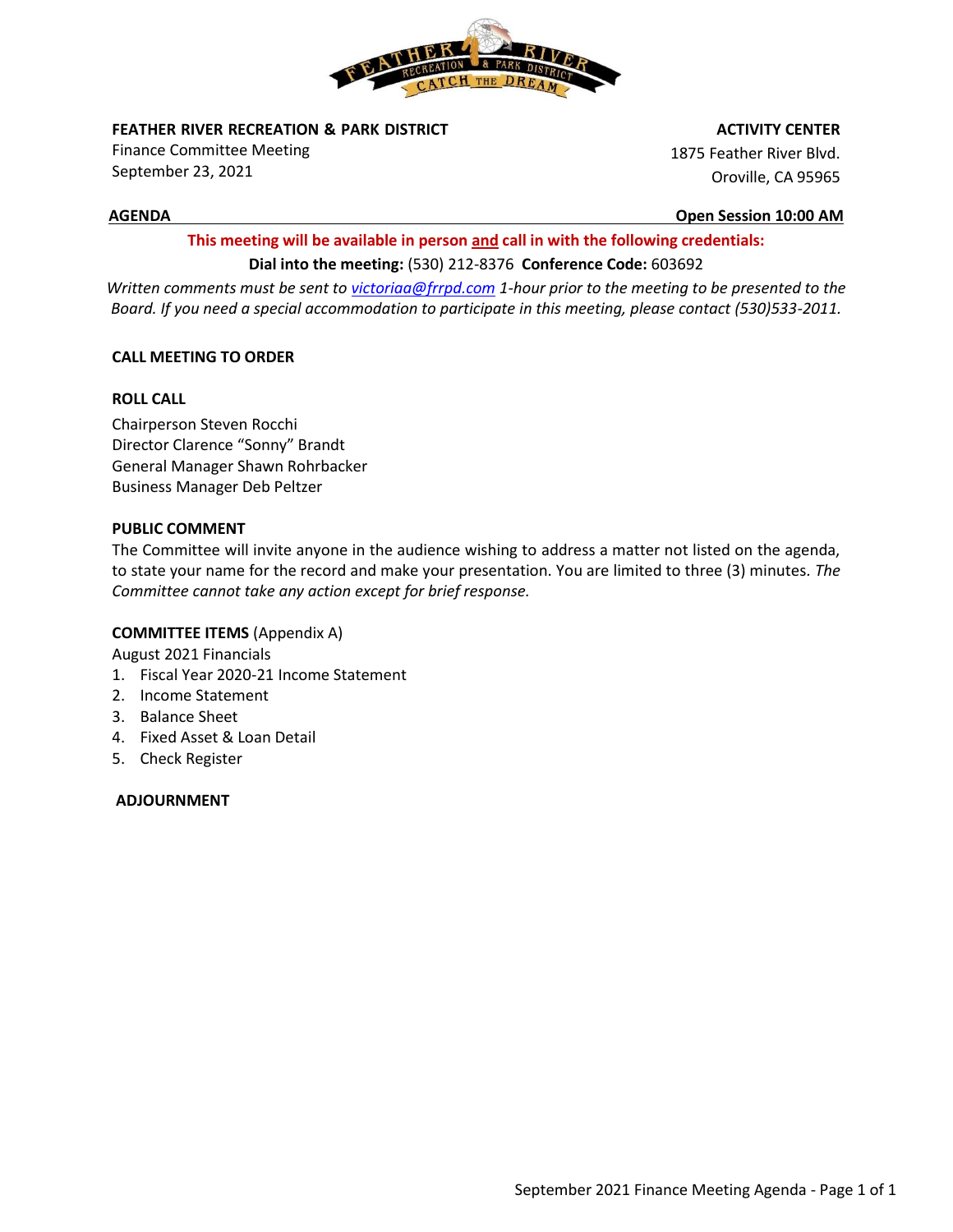Finance Committee review prior to audit. June<br>Tax revenue posted, depreciation posted, payroll<br>accruals and workers comp refund posted.<br>Subject to change: minor adjustments and Auditor<br>adjustments pending

|                                                                 | Jul '20 - Jun 21 | <b>YTD Budget</b> | \$ Over Budget |
|-----------------------------------------------------------------|------------------|-------------------|----------------|
| <b>Ordinary Income/Expense</b>                                  |                  |                   |                |
| Income                                                          |                  |                   |                |
| 4100 · Tax Revenue                                              | 1,943,133        | 1,800,000         | 143,133        |
| 4150 · Tax Revenue (BAD)<br>4300 - Program Income               | 292,283          | 297,536           | (5,253)        |
| 4350 - Discounts & Credits                                      | (4,298)          | (550)             | (3,748)        |
| 4351 - Loss of Program Revenue COVID                            | (2, 174)         |                   |                |
| 4300 - Program Income - Other                                   | 473,764          | 455,000           | 18,764         |
| Total 4300 · Program Income                                     | 467,292          | 454,450           | 12,842         |
| 4400 · Donation & Fundraising Income                            | 6,812            | 2,000             | 4,812          |
| 4600 · Other Income                                             | 512              | 200               | 312            |
| 4900 - Interest Income                                          | 20,466           | 10,000            | 10,466         |
| 4905 - Interest Income - BAD                                    | 2,203            | 2,000             | 203            |
| <b>Total Income</b>                                             | 2,732,701        | 2.566.186         | 166.515        |
| <b>Gross Profit</b>                                             | 2,732,701        | 2,566,186         | 166.515        |
| <b>Expense</b>                                                  |                  |                   |                |
| 5000 · Payroll Expenses                                         | 1,194,179        | 1,351,961         | (157, 782)     |
| 5031 - GASB 68 Benefit Expense                                  | 56,394           | 59,610            | (3,216)        |
| 5100 Advertising & Promotion                                    | 1,196            | 4,150             | (2,954)        |
| 5120 · Bank Fees                                                | 7,099            | 6,000             | 1,099          |
| 5130 Charitable Contributions                                   | 24               | 2,500             | (2, 476)       |
| 5140 - Copying & Printing                                       | 8,707            | 9,000             | (293)          |
| 5150 Depreciation                                               | 751,816          |                   |                |
| 5155 - Employment New Hire Screen                               | 527              | 1,772             | (1, 245)       |
| 5160 - Dues, Mbrshps & Subscriptions                            | 7,676            | 8,300             | (624)          |
| 5170 · Education & Development                                  | 1,605            | 3,350             | (1,745)        |
| 5175 - Equipment Rental                                         | 3,391            | 3,850             | (459)          |
| 5180 · Equipment, Tools & Furn (<\$5k)                          | 30,603           | 47,700            | (17,097)       |
| 5200 · Insurance                                                | 118,557          | 129,000           | (10, 443)      |
| 5210 - Interest Expense - Operating                             | 2,521            | 3,000             | (479)          |
| 5225 - Postage & Delivery<br>5230 - Professional & Outside Svcs | 1,166            | 1,200<br>218,425  | (34)           |
| 5260 - Repairs & Maintenance                                    | 141,507          |                   | (76, 918)      |
| 5261 - Building R&M                                             | 6,386            | 25,000            | (18, 614)      |
| 5262 - Equip Repairs & Small Tools                              | 21,054           | 14,500            | 6,554          |
| 5263 - General R&M                                              | 1,737            | 9,000             | (7,263)        |
| 5264 · Grounds R&M                                              | 55,360           | 65,000            | (9,640)        |
| 5265 - Janitorial Supplies                                      | 16,160           | 28,000            | (11, 840)      |
| 5266 - Vandalism Repair                                         | 4,073            | 5,000             | (927)          |
| 5267 - Vehicle R&M                                              | 8,280            | 6,000             | 2,280          |
| 5268 - Aquatics Pool R&M                                        | 23,148           | 30,000            | (6, 852)       |
| 5269 - Outside Contractor/Services R&M                          | 23,252           | 10,000            | 13,252         |
| Total 5260 - Repairs & Maintenance                              | 159,450          | 192,500           | (33,050)       |
| 5270 - Security                                                 | 7,258            | 20,000            | (12, 742)      |
| 5280 · Supplies - Consumable                                    | 22,237           | 30,925            | (8,688)        |
| 5290 · Taxes, Lic., Notices & Permits                           | 6,179            | 4,875             | 1,304          |
| 5300 - Telephone/Internet                                       | 13,474           | 13,840            | (366)          |
| 5310 · Transportation, Meals & Travel                           | 20,347           | 32,050            | (11,703)       |
| 5320 · Utilities                                                |                  |                   |                |
| 5322 - Electric                                                 | 114,983          | 121,500           | (6, 517)       |
| 5324 - Garbage<br>5326 - Gas/Propane                            | 23,756<br>4,292  | 23,150<br>7,310   | 606<br>(3,018) |
| 5328 - Sewer                                                    | 4,198            | 4,200             | (2)            |
| 5329 - Water                                                    | 156,771          | 134,745           | 22,026         |
| 7210 - Debt Interest Expense                                    | 93,946           | 93,945            | 1              |
| Total 5320 - Utilities                                          | 397,946          | 384,850           | 13,096         |
| Total Expense                                                   | 2,953,859        | 2,528,858         | 425,001        |
| <b>Net Ordinary Income</b>                                      | (221,158)        | 37,328            | (258,486)      |
| Other Income/Expense                                            |                  |                   |                |
| Other Income                                                    |                  |                   |                |
| 4200 · Impact Fee Income                                        | 399,607          |                   |                |
| 4500 - Grant/Reimbursed Expense Income                          | 511,233          |                   |                |
| 4650 · Insurance Proceeds                                       | 463,850          |                   |                |
| 4910 - Interest Income - Impact Fees                            | 8,151            |                   |                |
| <b>Total Other Income</b>                                       | 1,382,841        |                   |                |
| <b>Other Expense</b>                                            |                  |                   |                |
| 5102 - Insurance Claim Expense                                  | 54,961           |                   |                |
| 7010 - Fair Value Adjustment - GF                               | 20,199           |                   |                |
| <b>Total Other Expense</b>                                      | 75,160           |                   |                |
| Net Other Income                                                | 1,307,681        |                   |                |
| Net Income                                                      | 1,086,523        | 37,328            | 1,049,195      |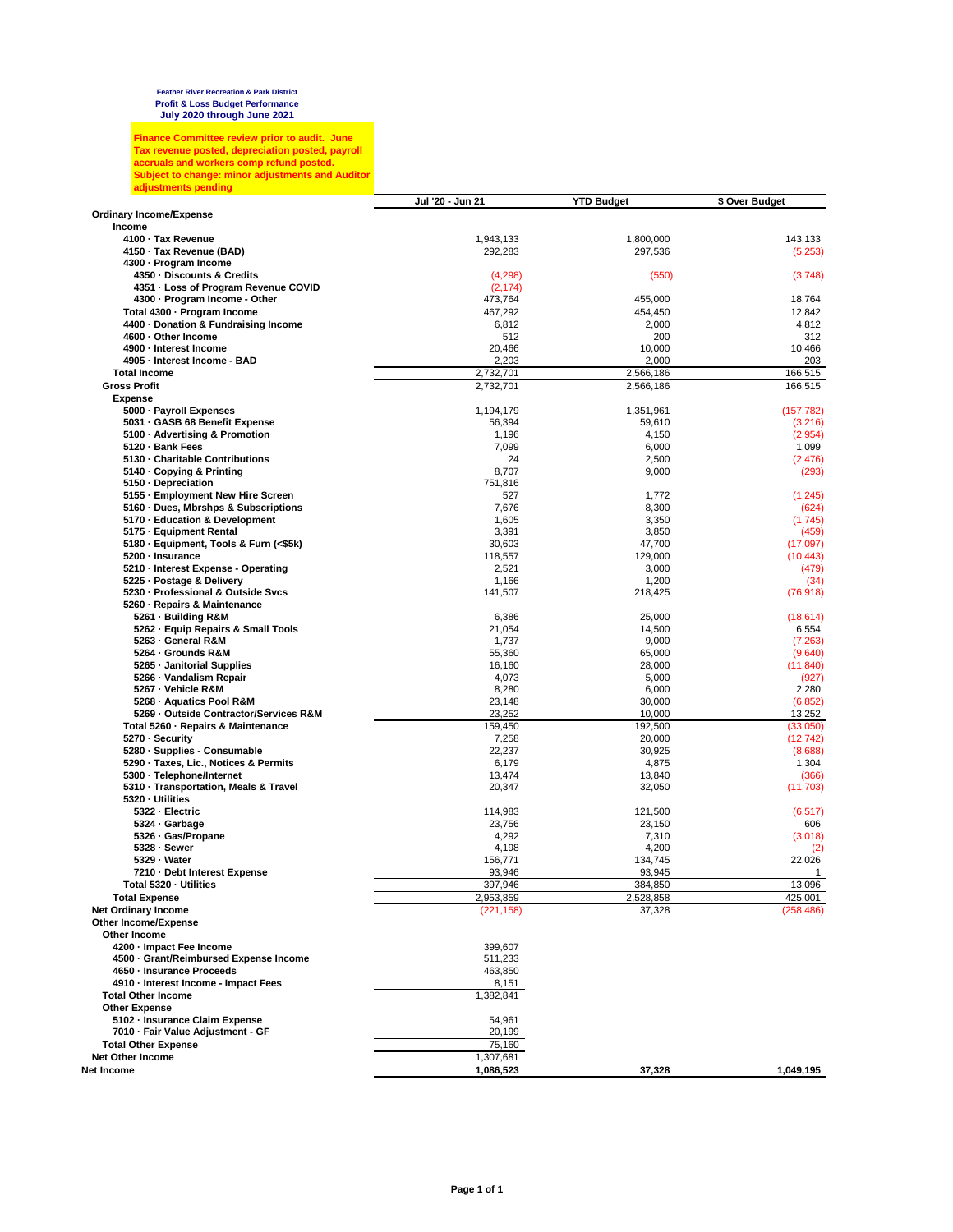#### **Feather River Recreation & Park District**

**Profit & Loss Budget Performance August 2021**

|                                        | Aug 21  | <b>Budget</b> | \$ Over Budget | <b>STAFF COMMENTS</b>                                                                                    |         |         | Jul - Aug 21 YTD Budget \$ Over Budget | <b>Annual Budget</b> |
|----------------------------------------|---------|---------------|----------------|----------------------------------------------------------------------------------------------------------|---------|---------|----------------------------------------|----------------------|
| <b>Ordinary Income/Expense</b>         |         |               |                |                                                                                                          |         |         |                                        |                      |
| Income                                 |         |               |                |                                                                                                          |         |         |                                        |                      |
| 4100 - Tax Revenue                     |         |               |                |                                                                                                          |         |         |                                        | 1,900,000            |
| 4150 - Tax Revenue (BAD)               |         |               |                |                                                                                                          |         |         |                                        | 308,000              |
| 4300 - Program Income                  |         |               |                |                                                                                                          |         |         |                                        |                      |
| 4350 - Discounts & Credits             |         | (285)         | 285            |                                                                                                          |         | (571)   | 571                                    | (3, 425)             |
| 4300 - Program Income - Other          | 51,591  | 66,570        | (14, 979)      |                                                                                                          | 113,292 | 133,500 | (20, 208)                              | 897,000              |
| Total 4300 - Program Income            | 51,591  | 66,285        |                | (14,694) Aquatics \$1.8k, Classes \$4k, Camp<br>\$13.6k, Preschool \$12.8k, Gym \$9.2k,<br>Rentals \$10k | 113,292 | 132,929 | (19, 637)                              | 893,575              |
| 4400 - Donation & Fundraising Income   | 200     |               | 200            |                                                                                                          | 200     | 2,500   | (2,300)                                | 2,500                |
| 4600 - Other Income                    |         |               |                |                                                                                                          |         |         |                                        | 1,000                |
| 4900 - Interest Income                 |         |               |                |                                                                                                          |         |         |                                        | 19,000               |
| 4905 - Interest Income - BAD           |         |               |                |                                                                                                          |         |         |                                        | 2,500                |
| <b>Total Income</b>                    | 51,791  | 66,285        | (14, 494)      |                                                                                                          | 113,492 | 135,429 | (21, 937)                              | 3,126,575            |
| <b>Gross Profit</b>                    | 51,791  | 66,285        | (14, 494)      |                                                                                                          | 113.492 | 135,429 | (21, 937)                              | 3,126,575            |
| <b>Expense</b>                         |         |               |                |                                                                                                          |         |         |                                        |                      |
| 5000 - Payroll Expenses                | 106,817 | 118,400       |                | (11,583) 2 full time positions open                                                                      | 261,082 | 290,940 | (29, 858)                              | 1,690,123            |
| 5031 GASB 68 Benefit Expense           | 700     |               | 700            |                                                                                                          | 67,639  | 67,000  | 639                                    | 70,450               |
| 5100 Advertising & Promotion           | 1.135   | 917           | 218            |                                                                                                          | 1.160   | 1.830   | (670)                                  | 11,000               |
| 5120 - Bank Fees                       | 373     | 584           | (211)          |                                                                                                          | 503     | 1,160   | (657)                                  | 7,000                |
| 5130 - Charitable Contributions        |         |               |                |                                                                                                          |         |         |                                        | 2,500                |
| 5140 Copying & Printing                | 706     | 844           | (138)          |                                                                                                          | 1,493   | 1,685   | (192)                                  | 10,125               |
| 5155 - Employment New Hire Screen      | 68      | 250           | (182)          |                                                                                                          | 68      | 500     | (432)                                  | 2,000                |
| 5160 Dues, Mbrshps & Subscriptions     | 60      | 1.000         | (940)          |                                                                                                          | 189     | 6,000   | (5, 811)                               | 10,500               |
| 5170 - Education & Development         | 315     | 1,000         | (685)          |                                                                                                          | 330     | 1,500   | (1, 170)                               | 8,500                |
| 5175 - Equipment Rental                |         | 875           | (875)          |                                                                                                          |         | 1,750   | (1,750)                                | 10,500               |
| 5180 · Equipment, Tools & Furn (<\$5k) | 708     | 4,233         | (3,525)        |                                                                                                          | 10,162  | 17,370  | (7, 208)                               | 54,977               |
| 5200 - Insurance                       |         |               |                |                                                                                                          | 161,340 | 185,000 | (23,660)                               | 185,000              |
| 5210 - Interest Expense - Operating    | 156     | 125           | 31             |                                                                                                          | 320     | 250     | 70                                     | 1,500                |
| 5225 - Postage & Delivery              | 104     | 20            | 84             |                                                                                                          | 104     | 40      | 64                                     | 1,500                |
| 5230 - Professional & Outside Svcs     | 8,927   | 16,250        | (7, 323)       |                                                                                                          | 17,824  | 32,800  | (14, 976)                              | 230,000              |
| 5260 - Repairs & Maintenance           |         |               |                |                                                                                                          |         |         |                                        |                      |
| 5261 - Building R&M                    | 390     | 2,000         |                | (1,610) Paint Palermo pool snack bar                                                                     | 1,088   | 4,000   | (2,912)                                | 25,000               |
| 5262 · Equip Repairs & Small Tools     | 2,495   | 1,500         |                | 995 Repair Grasshopper mower \$1.5k                                                                      | 3,095   | 3,000   | 95                                     | 18,000               |
| 5263 - General R&M                     |         | 1,250         | (1,250)        |                                                                                                          | 19      | 2,500   | (2,481)                                | 15,000               |
| 5264 - Grounds R&M                     | 3.741   | 8.000         |                | (4,259) Sherriff crew \$2.5k                                                                             | 4.696   | 16.000  | (11, 304)                              | 60,000               |
| 5265 Janitorial Supplies               | 1,066   | 2,175         | (1, 109)       |                                                                                                          | 4,054   | 4,350   | (296)                                  | 26,000               |
| 5266 - Vandalism Repair                | 187     | 400           | (213)          |                                                                                                          | 1,019   | 1,000   | 19                                     | 5,000                |
| 5267 - Vehicle R&M                     | 115     | 825           | (710)          |                                                                                                          | 2,039   | 1,750   | 289                                    | 10,000               |
| 5268 - Aquatics Pool R&M               | 1,272   | 5,000         | (3,728)        |                                                                                                          | 5,072   | 10,000  | (4,928)                                | 40,000               |
| 5269 - Outside Contractor/Services R&M | 2,792   | 1,250         |                | 1,542 Repair AC lobby doors \$1.7k, Replace<br>all padlocks COOO                                         | 2,867   | 2,500   | 367                                    | 15,000               |

| 5266 - Vandalism Repair               | 187        | 400        | (213)     |                                                                                               | 1,019      | 1,000      | 19         | 5,000     |
|---------------------------------------|------------|------------|-----------|-----------------------------------------------------------------------------------------------|------------|------------|------------|-----------|
| 5267 - Vehicle R&M                    | 115        | 825        | (710)     |                                                                                               | 2,039      | 1,750      | 289        | 10,000    |
| 5268 Aquatics Pool R&M                | 1.272      | 5,000      | (3,728)   |                                                                                               | 5,072      | 10,000     | (4,928)    | 40,000    |
| 5269 Outside Contractor/Services R&M  | 2,792      | 1,250      |           | 1,542 Repair AC lobby doors \$1.7k, Replace                                                   | 2,867      | 2,500      | 367        | 15,000    |
|                                       |            |            |           | all padlocks \$900                                                                            |            |            |            |           |
| Total 5260 - Repairs & Maintenance    | 12,058     | 22,400     | (10, 342) |                                                                                               | 23,949     | 45,100     | (21, 151)  | 214,000   |
| 5270 - Security                       | 110        | 1,650      | (1, 540)  |                                                                                               | 110        | 3,300      | (3, 190)   | 20,000    |
| 5280 · Supplies - Consumable          | 2,530      | 4,850      |           | (2,320) Maintenace uniforms/hats \$1k                                                         | 4,400      | 9,873      | (5, 473)   | 82,523    |
| 5290 Taxes, Lic., Notices & Permits   | 147        | 430        | (283)     |                                                                                               | 6,051      | 863        | 5,188      | 5,163     |
| 5300 · Telephone/Internet             | 1,159      | 1.175      | (16)      |                                                                                               | 2,543      | 2,360      | 183        | 14,110    |
| 5310 - Transportation, Meals & Travel | 3,141      | 2,675      | 466       | Hotel CSDA conference \$900. Maint<br>dept fuel \$2k                                          | 5,621      | 5,350      | 271        | 32,900    |
| 5320 Utilities                        | 38,936     | 35,775     | 3.161     | Water \$20k                                                                                   | 72.663     | 71,550     | 1,113      | 309,350   |
| 7000 - Debt Interest                  | 7,397      | 7,397      |           | 0 moved debt expense on income<br>statement to reflect AC loan expense in<br>general expenses | 14,795     | 14,794     |            | 85,570    |
| <b>Total Expense</b>                  | 185,547    | 220,850    | (35,303)  |                                                                                               | 652,346    | 761,015    | (108, 669) | 3,059,291 |
| <b>Net Ordinary Income</b>            | (133, 756) | (154, 565) | 20,809    |                                                                                               | (538, 854) | (625, 586) | 86,732     | 67.284    |

 $\frac{1897,000}{893,575}$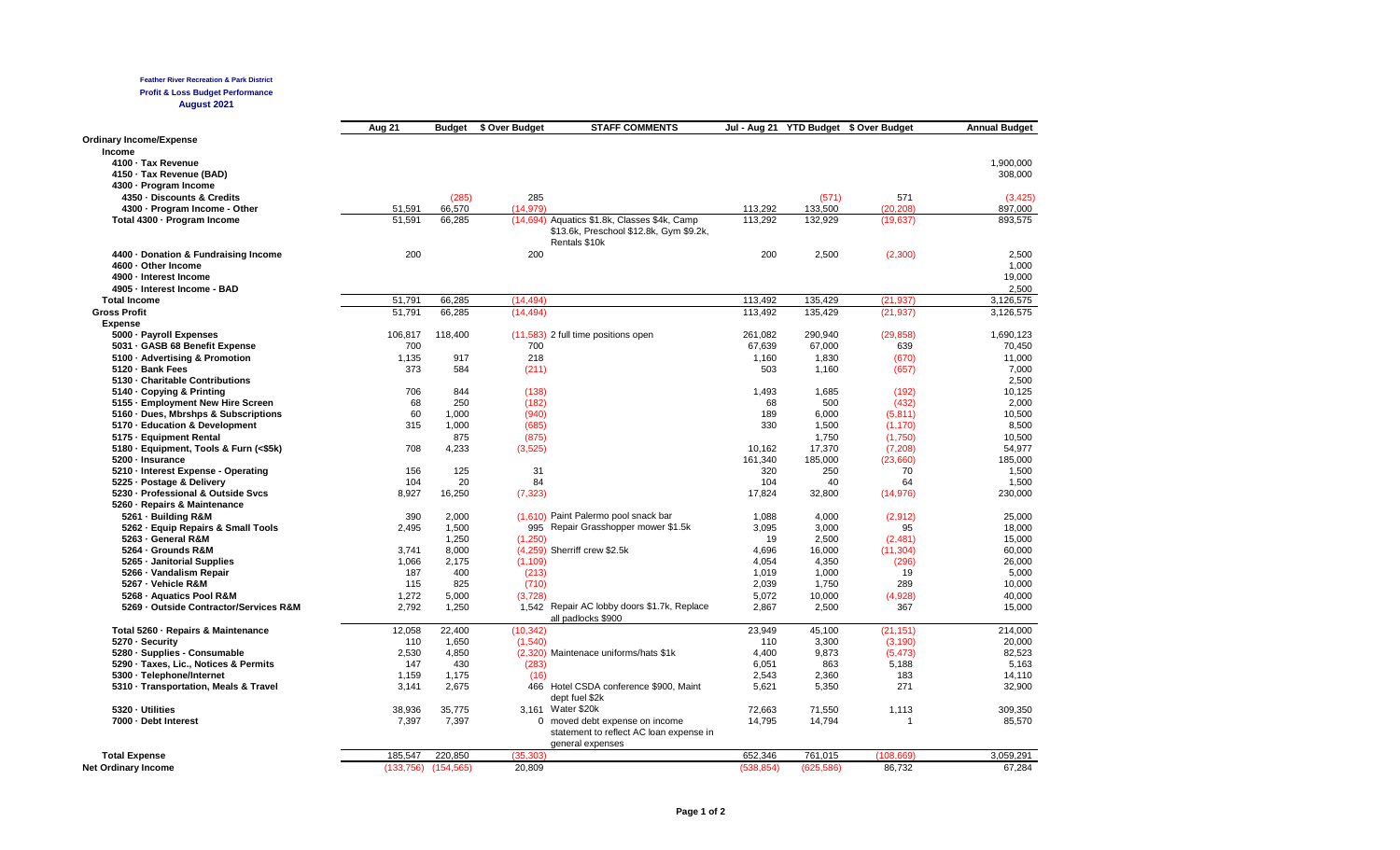#### **Feather River Recreation & Park District Profit & Loss Budget Performance**

#### **August 2021**

|                                      | Aug 21 | <b>Budget</b>           | \$ Over Budget | <b>STAFF COMMENTS</b> |            |            | Jul - Aug 21 YTD Budget \$ Over Budget | <b>Annual Budget</b> |
|--------------------------------------|--------|-------------------------|----------------|-----------------------|------------|------------|----------------------------------------|----------------------|
| <b>Other Income/Expense</b>          |        |                         |                |                       |            |            |                                        |                      |
| Other Income                         |        |                         |                |                       |            |            |                                        |                      |
| 4200 - Impact Fee Income             | 14.648 |                         |                |                       | 19,162     |            |                                        |                      |
| 4500 Grant/Reimbursed Expense Income |        |                         |                |                       |            |            |                                        |                      |
| 4650 - Insurance Proceeds            | 538    |                         |                | Black Van, 1st claim  | 538        |            |                                        |                      |
| <b>Total Other Income</b>            | 15.186 |                         |                |                       | 19.700     |            |                                        |                      |
| <b>Other Expense</b>                 |        |                         |                |                       |            |            |                                        |                      |
| 5102 Insurance Claim Expense         | 491    |                         |                |                       | 4,532      |            |                                        |                      |
| <b>Total Other Expense</b>           | 491    |                         |                |                       | 4,532      |            |                                        |                      |
| <b>Net Other Income</b>              | 14,695 |                         |                |                       | 15,168     |            |                                        |                      |
| Net Income                           |        | $(119,061)$ $(154,565)$ | 35,504         |                       | (523, 686) | (625, 586) | 101,900                                | 67.284               |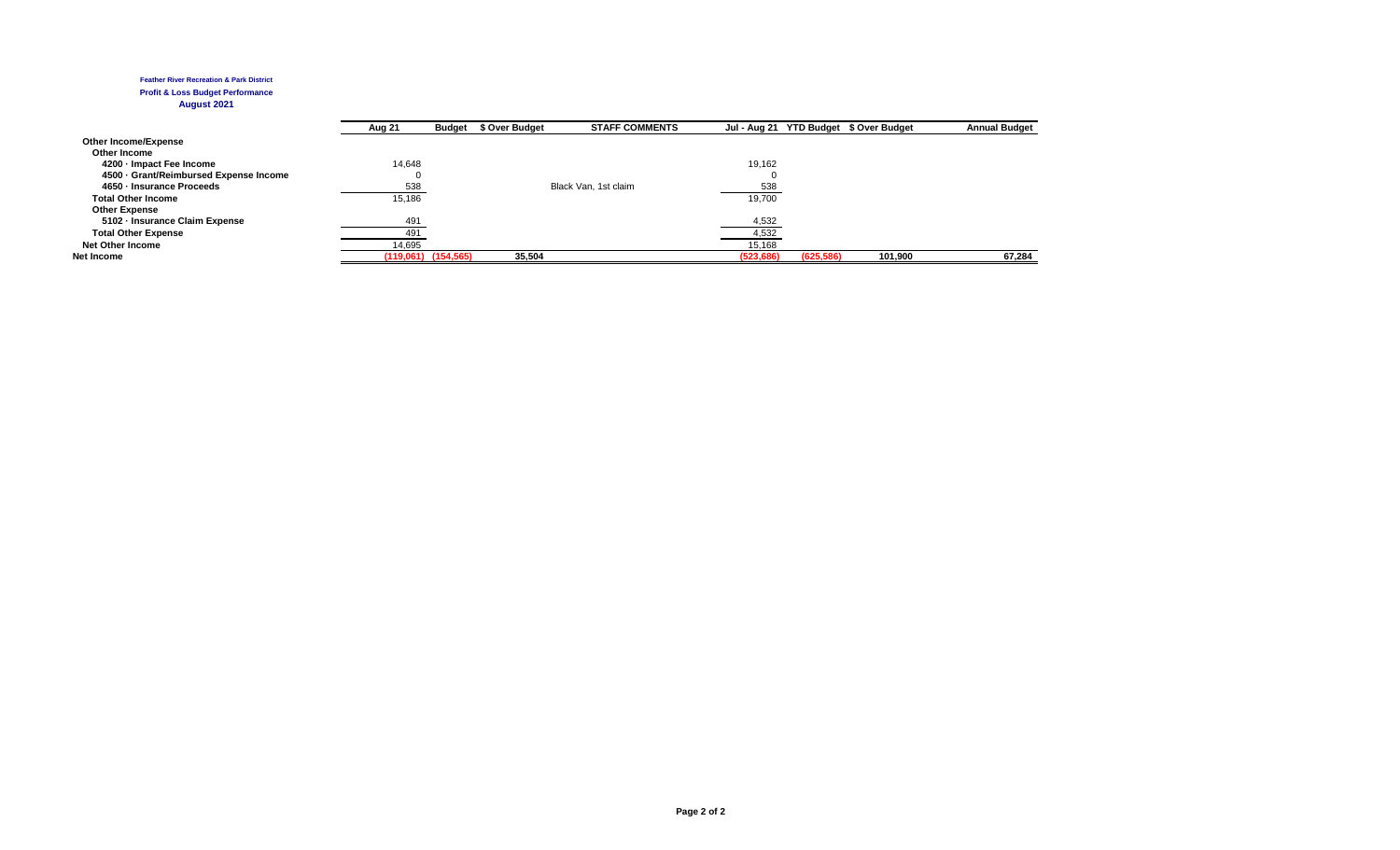| <b>Feather River Recreation &amp; Park District</b>          |                   |              |             | 10:58 AM             |
|--------------------------------------------------------------|-------------------|--------------|-------------|----------------------|
| <b>Balance Sheet Prev Year Comparison</b>                    |                   |              |             | 09/16/2021           |
| As of August 31, 2021                                        |                   |              |             | <b>Accrual Basis</b> |
|                                                              |                   |              |             |                      |
|                                                              | Aug 31, 21        | Aug 31, 20   | \$ Change   | % Change             |
| <b>ASSETS</b>                                                |                   |              |             |                      |
| <b>Current Assets</b>                                        |                   |              |             |                      |
| <b>Checking/Savings</b>                                      |                   |              |             |                      |
| 1010 - Treasury Cash                                         |                   |              |             |                      |
| 1010.1 · Treasury Cash - General                             | 547,946           | 286,078      | 261,868     | 92%                  |
| 1010.2 - Treasury Cash - Reserve                             | 347.494           | 302.494      | 45,000      | 15%                  |
| 1010.3 · Treasury Admin Ins Proceeds                         |                   | 216,525      | $\Omega$    | 0%                   |
| 1010.4 · Treasury Ins Proceeds Playtown                      | 216,525<br>34,678 | 174,780      | $-140, 102$ | $-80%$               |
|                                                              |                   |              |             | 17%                  |
| Total 1010 - Treasury Cash                                   | 1,146,643         | 979.877      | 166,766     | 93%                  |
| 1020 - Imprest Cash                                          | 1.000             | 519          | 481         |                      |
| 1030 - BofW - Merchant Acct.                                 | 97,274            | 97,837       | $-563$      | $-1%$                |
| 1031 - BofW Project INS PROCEEDS                             | $-1$              | 727,686      | $-727,687$  | $-100%$              |
| 1040 - Fund 2610 - BAD                                       | 35,426            | 39,494       | $-4,068$    | $-10%$               |
| 1050 - Impact Fees                                           | 845,558           | 560,328      | 285,230     | 51%                  |
| <b>Total Checking/Savings</b>                                | 2,125,900         | 2,405,741    | $-279.841$  | $-12%$               |
| <b>Accounts Receivable</b>                                   | $-10,234$         | 24,656       | $-34,890$   | $-142%$              |
| <b>Other Current Assets</b>                                  |                   |              |             |                      |
| 1300 - Grant/Scholarship Receivable                          | 4,523             | $\mathbf 0$  | 4,523       | 100%                 |
| 1302 - FEMA Riverbend Claim A/R                              | 2,839             | 2,839        | $\Omega$    | 0%                   |
| 1316 - Prepaid Expenses/Debt Interest                        | 7,397             | 8,085        | $-688$      | $-9%$                |
| 1320 - Umpqua Bank Project Fund                              | 188,856           | 188,856      | $\mathbf 0$ | 0%                   |
| <b>Total Other Current Assets</b>                            | 203,615           | 199,780      | 3,835       | 2%                   |
| <b>Total Current Assets</b>                                  | 2,319,281         | 2,630,177    | $-310,896$  | $-12%$               |
| <b>Fixed Assets</b>                                          | 13,387,729        | 12,377,677   | 1,010,052   | 8%                   |
| <b>Other Assets</b>                                          | 218,805           | 239,004      | $-20,199$   | $-8%$                |
| <b>TOTAL ASSETS</b>                                          | 15,925,815        | 15,246,858   | 678,957     | 4%                   |
| <b>LIABILITIES &amp; EQUITY</b>                              |                   |              |             |                      |
| Liabilities                                                  |                   |              |             |                      |
| <b>Current Liabilities</b>                                   |                   |              |             |                      |
| <b>Accounts Payable</b>                                      | 46,376            | 90,904       | $-44,528$   | $-49%$               |
| <b>Credit Cards</b>                                          |                   |              |             |                      |
| 2300 - Credit Cards Payable                                  | 1,559             | 3,196        | $-1,637$    | $-51%$               |
| 2350 · Supplier Accounts                                     | 1.862             | 285          | 1,577       | 553%                 |
| <b>Total Credit Cards</b>                                    | 3,421             | 3,481        | $-60$       | $-2%$                |
| <b>Other Current Liabilities</b>                             |                   |              |             |                      |
|                                                              |                   |              |             |                      |
| 2100 - Payroll Liabilities                                   | 81,318            | 31,716       | 49,602      | 156%                 |
| 2210 - Accrued Debt Interest                                 | $\mathbf 0$       | $\mathbf 0$  | $\mathbf 0$ | 0%                   |
| 2400 · Deposits/Refunds to Customers                         | $\Omega$          | 674          | $-674$      | $-100%$              |
| 2405 · Deferred Revenue                                      | 15,725            | $\mathbf 0$  | 15,725      | 100%                 |
| <b>Total Other Current Liabilities</b>                       | 97,043            | 32,390       | 64,653      | 200%                 |
| <b>Total Current Liabilities</b>                             | 146.840           | 126.775      | 20.065      | 16%                  |
| <b>Long Term Liabilities</b>                                 |                   |              |             |                      |
| 2954 - Ford Motor Vehicle Loan                               | 27,098            | 43,612       | $-16,514$   | $-38%$               |
| 2955 - Umpqua Bank Tax Exempt Bond A                         | 2,558,647         | 2,778,339    | $-219,692$  | $-8%$                |
| 2960 - Umpqua Bank Taxable Bond B                            | 80,000            | 107,000      | $-27,000$   | $-25%$               |
| 2975 - GASB 68 CalPERS Liab Valuation                        | 1,074,605         | 1,074,605    | $\Omega$    | 0%                   |
| <b>Total Long Term Liabilities</b>                           | 3,740,350         | 4,003,556    | -263,206    | $-7%$                |
| <b>Total Liabilities</b>                                     | 3,887,190         | 4,130,331    | $-243,141$  | $-6%$                |
| Equity                                                       |                   |              |             |                      |
| 3010 - Imprest Cash Reserve                                  | 1,000             | 1,000        | $\mathbf 0$ | 0%                   |
| 3020 - General Reserve                                       | 20,000            | 20,000       | $\mathbf 0$ | 0%                   |
| 3030 · Investment in Assets                                  | 12,354,765        | 12,354,765   | $\mathbf 0$ | 0%                   |
| 3040 · General Fund Balance                                  | $-1,754,519$      | $-1,754,519$ | $\mathbf 0$ | 0%                   |
| 3050 - Benefit Assessment District                           | 38,475            | 38,475       | 0           | 0%                   |
| 3060 - Impact Fees (general)                                 | 541,792           | 541,792      | $\Omega$    | 0%                   |
| 3099 - Undistributed Retained Earnings                       | 1,364,904         | 278,381      | 1,086,523   | 390%                 |
| Net Income                                                   | $-527,792$        | -363,366     | $-164,426$  | $-45%$               |
|                                                              |                   |              | 922,097     | 8%                   |
| <b>Total Equity</b><br><b>TOTAL LIABILITIES &amp; EQUITY</b> | 12,038,625        | 11,116,528   | 678,956     | 4%                   |
|                                                              | 15,925,815        | 15,246,859   |             |                      |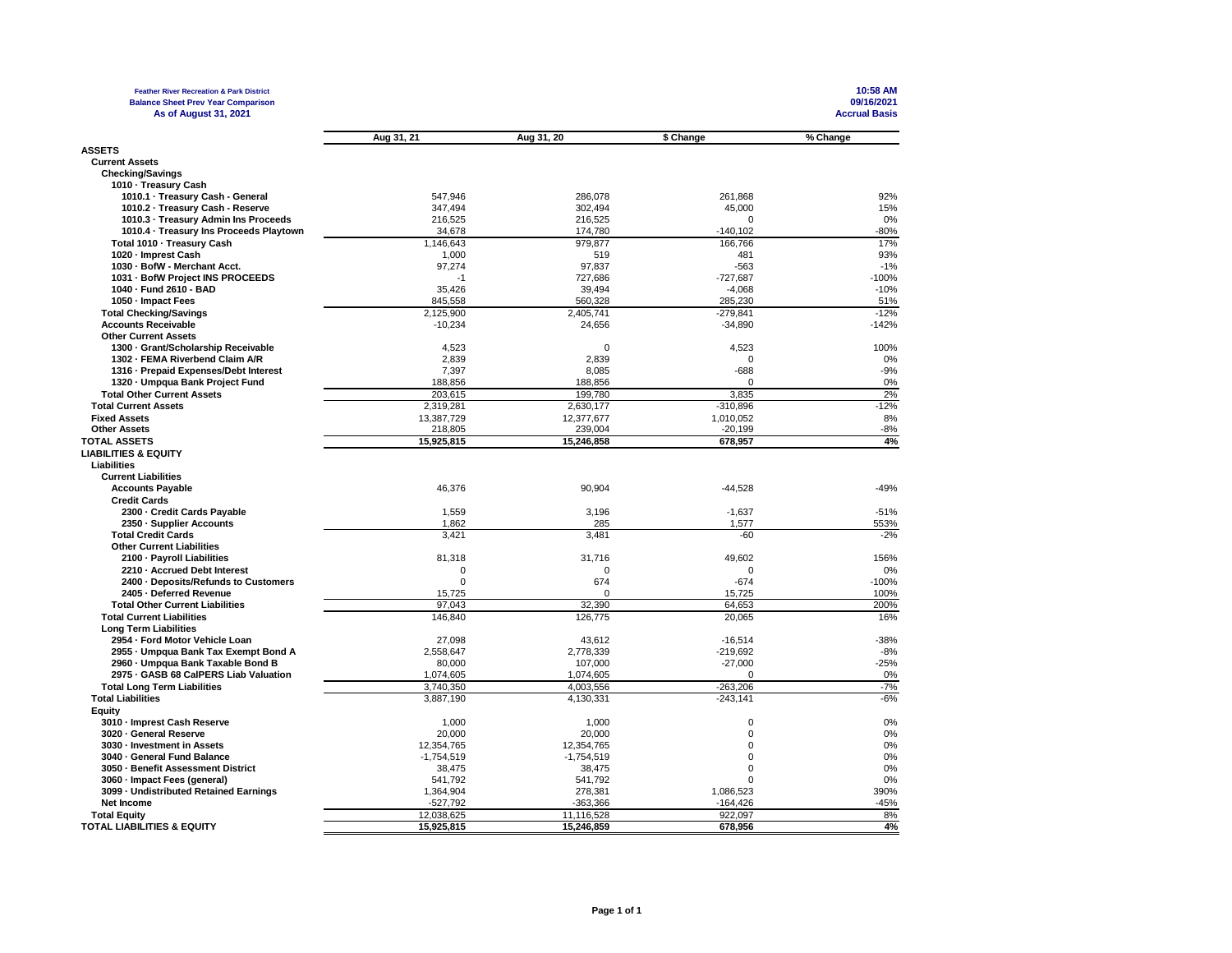#### **Feather River Recreation & Park District Detail Fixed Asset & Bonds As of August 31, 2021**

|                                                                                    | Date | <b>Source Name</b>                                  | Memo                    | Amount   | <b>Balance</b>               |
|------------------------------------------------------------------------------------|------|-----------------------------------------------------|-------------------------|----------|------------------------------|
| 1010.3 - Treasury Admin Ins Proceeds<br>Total 1010.3 · Treasury Admin Ins Proceeds |      |                                                     |                         |          | 216,525<br>216,525           |
| 1010.4 - Treasury Ins Proceeds Playtown                                            |      |                                                     |                         |          | 40,230                       |
|                                                                                    |      | 08/12/2021 ALPINE PORTABLE<br><b>TOILET SERVICE</b> |                         | $-5,552$ | 34,678                       |
| Total 1010.4 · Treasury Ins Proceeds Playtown                                      |      |                                                     |                         | $-5,552$ | 34,678                       |
| Total 1010 · Treasury Cash                                                         |      |                                                     |                         | $-5,552$ | 251,203                      |
| 1031 - BofW Project INS PROCEEDS<br>Total 1031 · BofW Project INS PROCEEDS         |      |                                                     |                         |          | $-1$<br>$-1$                 |
| 1302 FEMA Riverbend Claim A/R                                                      |      |                                                     |                         |          | 2,839                        |
| Total 1302 · FEMA Riverbend Claim A/R                                              |      |                                                     |                         |          | 2,839                        |
| 1320 - Umpqua Bank Project Fund                                                    |      |                                                     |                         |          | 188,856                      |
| Total 1320 · Umpqua Bank Project Fund                                              |      |                                                     |                         |          | 188,856                      |
| 1410 - Land                                                                        |      |                                                     |                         |          | 627,494                      |
| Total 1410 · Land                                                                  |      |                                                     |                         |          | 627,494                      |
| 1420 Buildings & Improvements                                                      |      |                                                     |                         |          | 15,924,992                   |
| Total 1420 · Buildings & Improvements                                              |      |                                                     |                         |          | 15,924,992                   |
| 1430 Equipment & Vehicles                                                          |      |                                                     |                         |          | 1,874,141                    |
| Total 1430 · Equipment & Vehicles                                                  |      |                                                     |                         |          | 1,874,141                    |
| 1440 Construction in Progress                                                      |      |                                                     |                         |          | 1,146,746                    |
| 1448 - CIP Nelson SBF NE99                                                         |      |                                                     |                         |          | 602,112                      |
| Total 1448 - CIP Nelson SBF NE99<br>Total 1450 · CIP Feather River Trail FRT99     |      |                                                     |                         |          | 602,112                      |
| 1451 - CIP Playtown Bathroom Fire                                                  |      |                                                     |                         |          | 521,424                      |
| Total 1451 · CIP Playtown Bathroom Fire                                            |      |                                                     |                         |          | 521,424                      |
|                                                                                    |      |                                                     |                         |          |                              |
| 2955 - Umpqua Bank Tax Exempt Bond A                                               |      | 08/01/2021 BANK OF NEW YORK                         | 2015A PRINCIPAL PAYMENT | 56,267   | $-2,614,914$<br>$-2,558,647$ |
|                                                                                    |      | <b>MELLON</b>                                       |                         |          |                              |
| Total 2955 · Umpqua Bank Tax Exempt Bond A                                         |      |                                                     |                         | 56,267   | $-2,558,647$                 |
| 2960 - Umpqua Bank Taxable Bond B                                                  |      |                                                     |                         |          | $-87,000$                    |
|                                                                                    |      | 08/01/2021 BANK OF NEW YORK<br><b>MELLON</b>        | 2015B PRINCIPAL PAYMENT | 7,000    | $-80,000$                    |
| Total 2960 · Umpqua Bank Taxable Bond B                                            |      |                                                     |                         | 7,000    | $-80,000$                    |